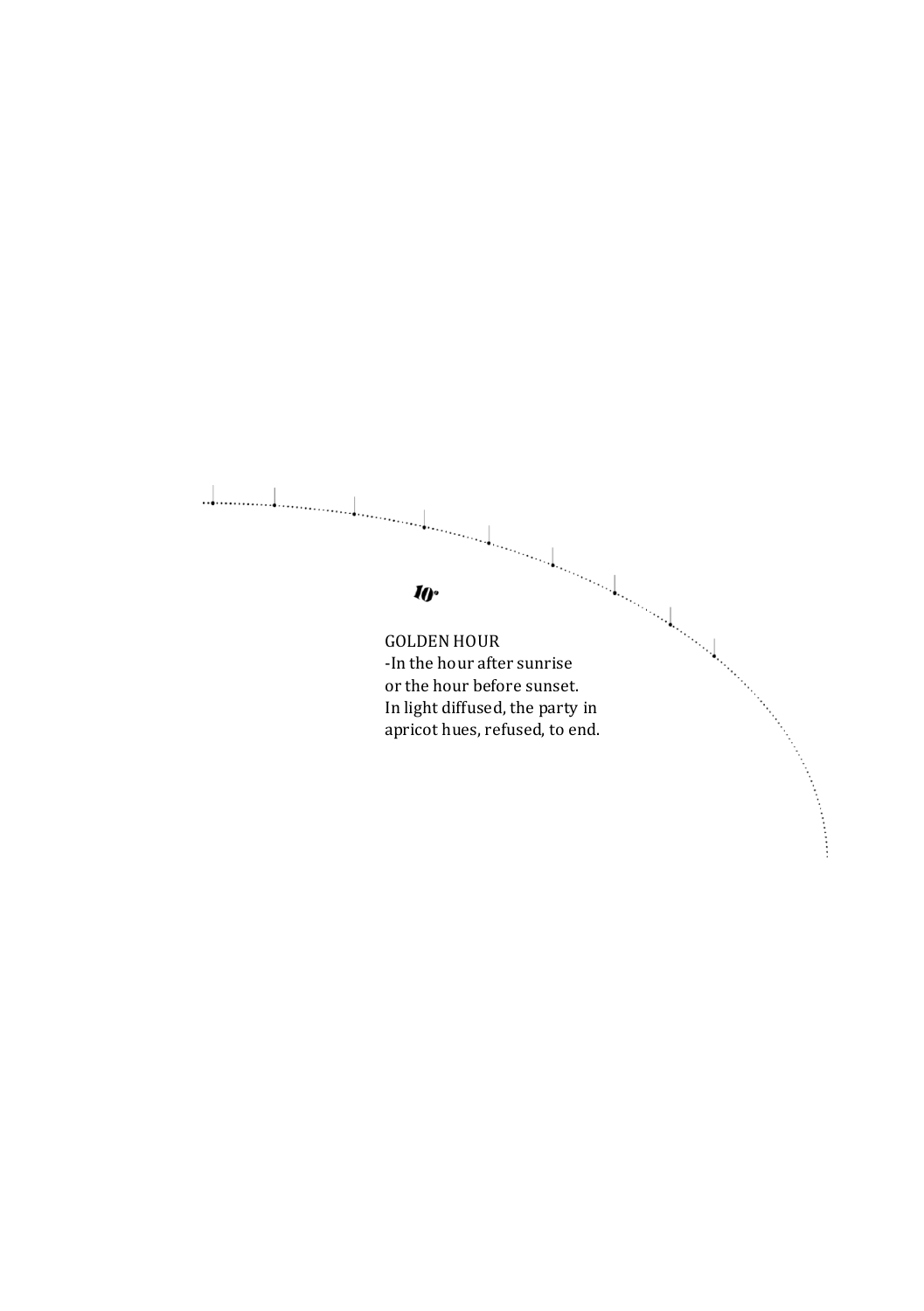# Contents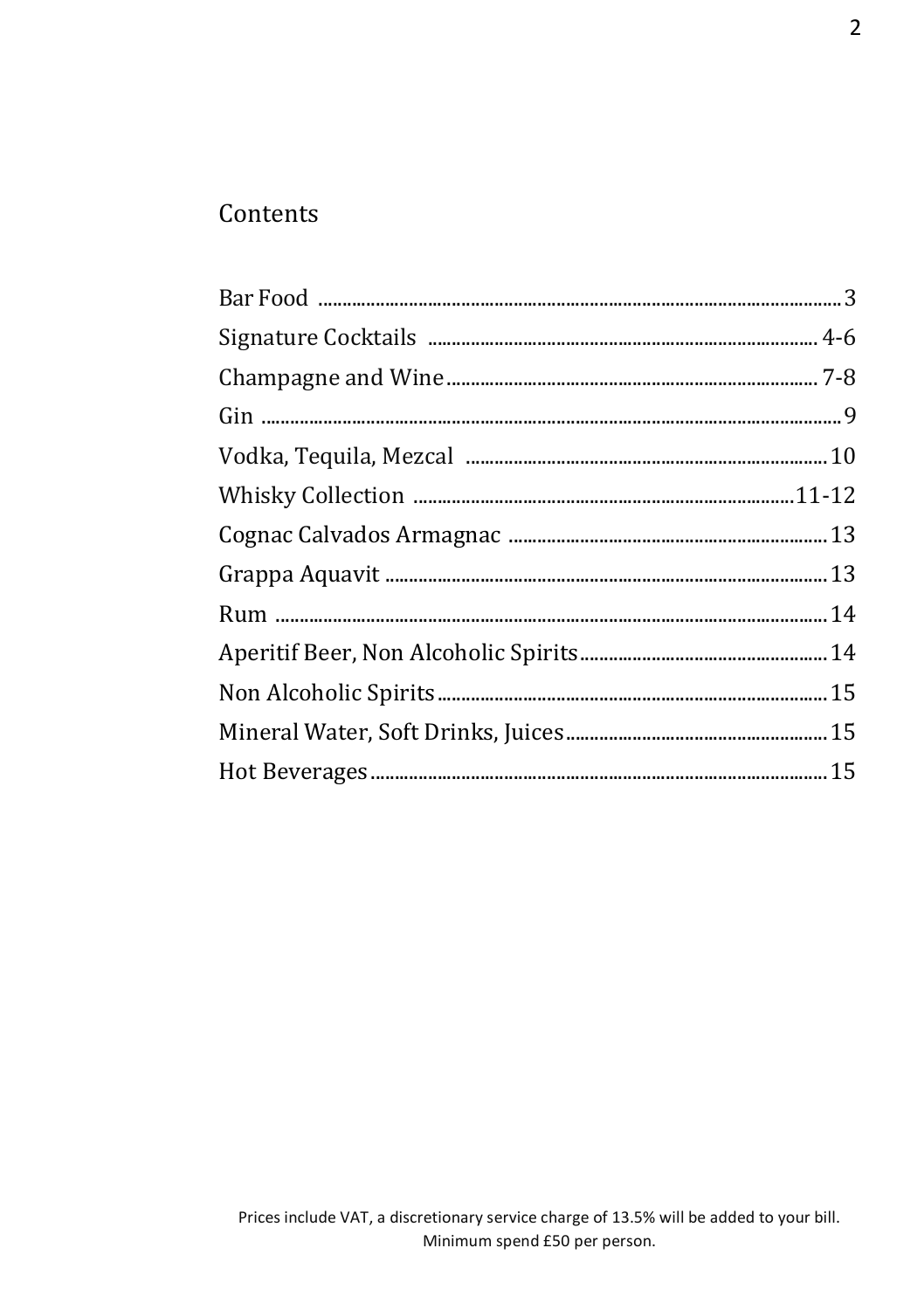# 10° BAR FOOD MENU

| Spanish Green Gordal Olives. (89 kcal)                 | 5.5 |
|--------------------------------------------------------|-----|
| 10° Canapé Selection (for 2). (573 kcal)               | 18  |
| Crudites, Harrisa Spiced Hummus (331 kcal)             | 9   |
| Jamon & Manchego Croquetas (357 kcal)                  | 6   |
| "Cod dog" Warm Tartare Sauce (193 kcal)                | 8   |
| Crispy White Bait, Citrus Aioli (294 kcal)             | 9   |
| British Charcuterie, Onion Chutney (318 kcal)          | 18  |
| Wagyu Beef Slider, Smoked Cheese, Pickles (946.6 kcal) | 11  |
| Cheese Selection* (959.5kcal)                          | 15  |
| Baked Cheesecake Mousse, Vanilla Ice Cream (322.8kcal) | 6   |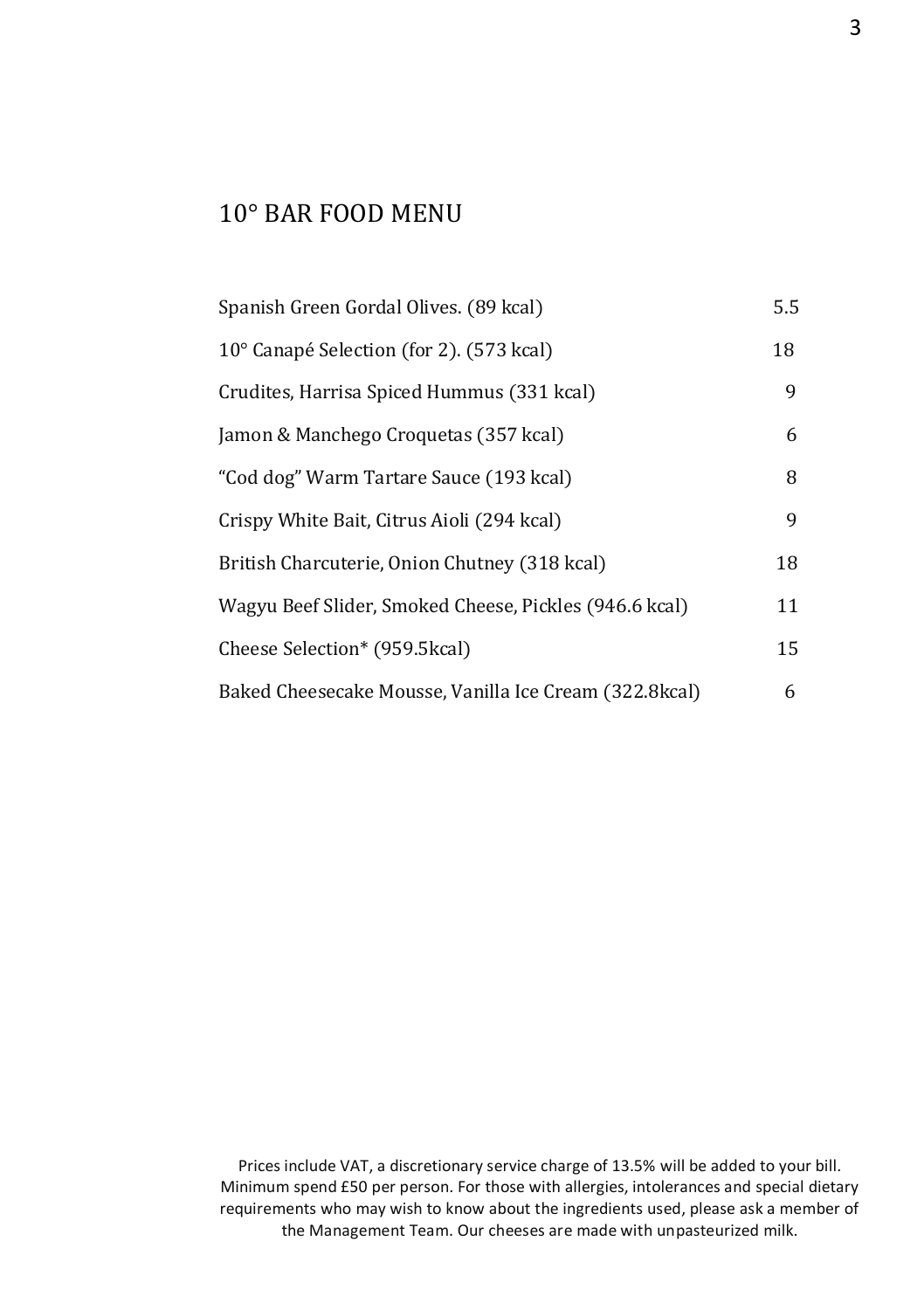#### REIGN SUPREME

#### 10° SKY BAR SIGNATURE DRINKS LIST

This cocktail list is in honour of Her Majesty Queen Elizabeth II. Classic cocktails twisted with our Mayfair style to celebrate the Queen's Jubilee.

## Monarch

Aperitif-Sour-Magic Whitley Neil Gin - Blue Butterfly Tea - Lillet Blanc - Tio Pepe - Champagne Solution

#### 20

Silver Fruity-Long-Refreshing Dubonnet – Citrus – Franklin & Son Pineapple Soda

#### 19

#### Ruby

Aperitif - Bitter – Smoky Cocchi Dopo Teatro – Campari – Mezcal

#### 19

#### Gold

Long– Mouth Watering – Complex Dalmore 12yo – Laphroaig 10yo – Coffee Liquor – Coconut Water – Cadello – Soda

#### 22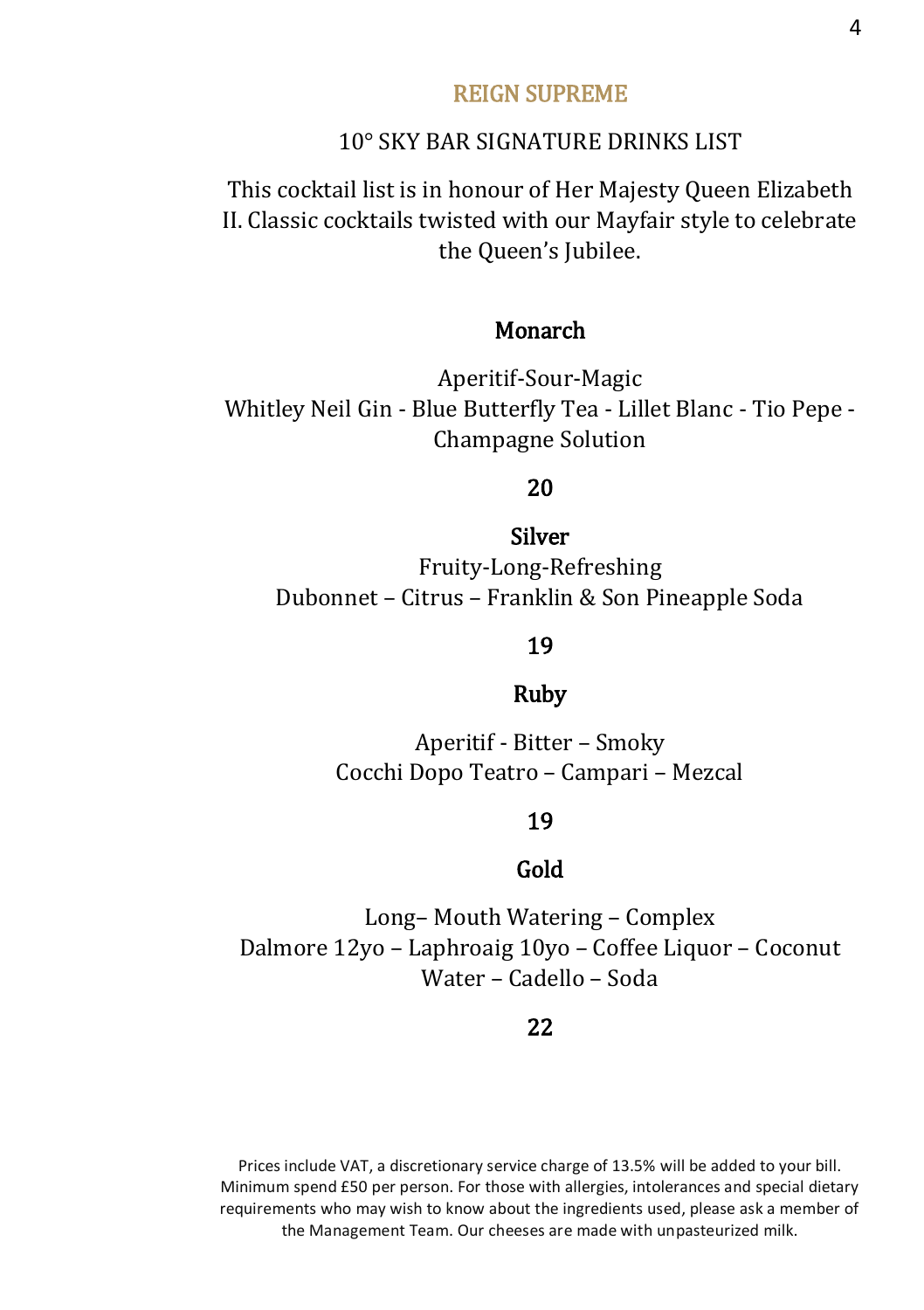#### Diamond

Fresh – Minty – Mellow Haku Vodka – Acqua Bianca – Cacao Liquor

#### 20

## Sapphire

Rich – Mouth Watering – Luxury Johnny Walker Blue Label – Remy Martin XO Woodford Reserve – Melon & Peach

#### 30

#### Platinum

Molecular Cocktail Floor De Cana 18yo – Peach & Vanilla – Verju – Cadello – Earl Grey

## 12

#### Pinky

Sweet – Fluffy – Fruity Vestal Cherry Vodka – Amaretto Disaronno – Cream – Pomegranate

#### 19.50

## Voyager

Chocolatey – Cultured– Punchy Maker's Mark & Nutella – Metaxa Angel's Treasure – Angostura Mix Bitters

#### 21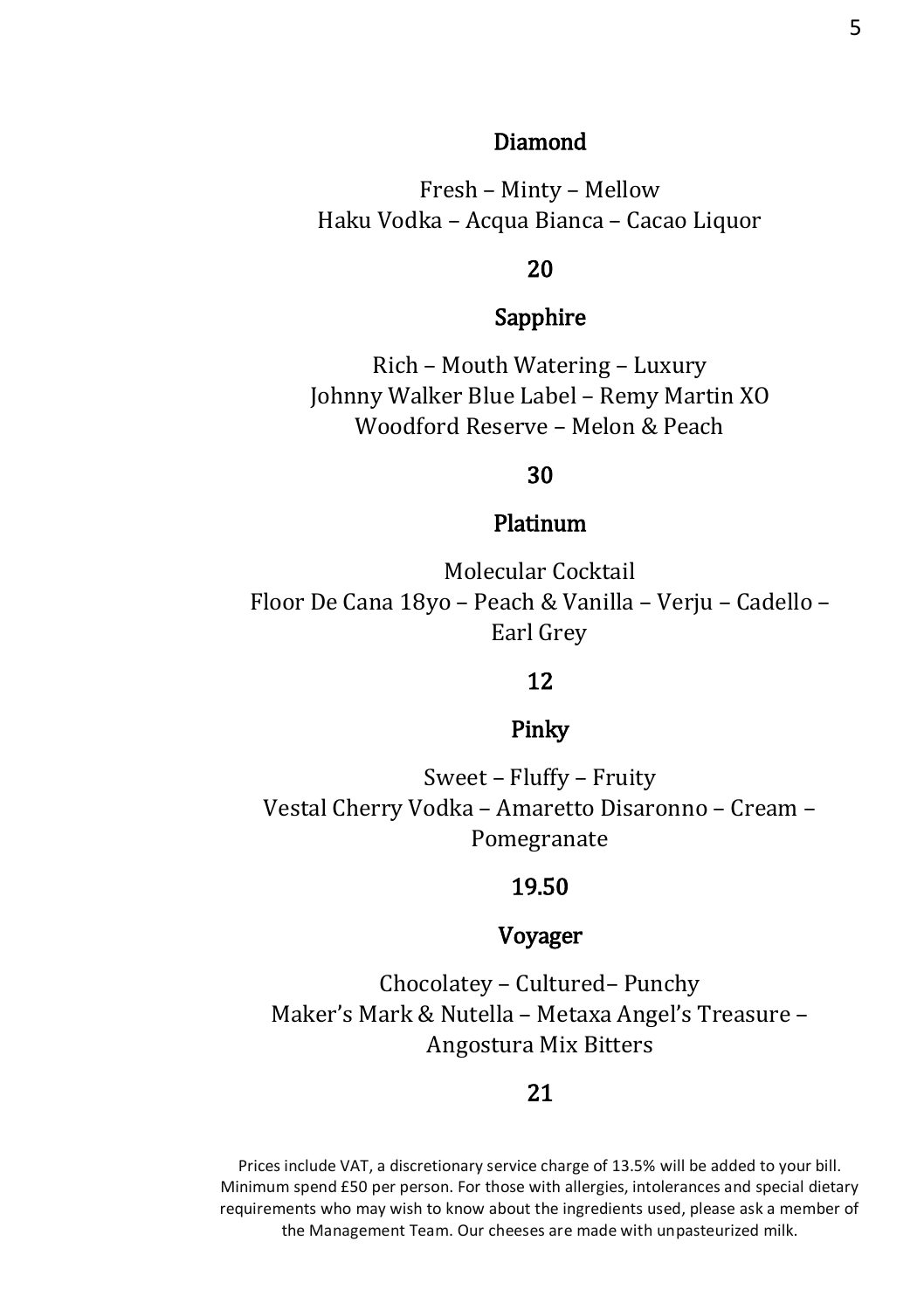#### Only Us

Fresh – Summery – Spritzy Sweet Wine – Kinobi Gin – Aperol – Suze – San Pellegrino Cedrata

## 22

#### Mayfair Martini

Perfect Serving – Glowing – Frozen The Botanist Gin or Absolut Elix

#### 20

## Palace Sunset

Summery – Umami – Fresh Altos Tequila – Cointreau – Lime – Red Bell pepper – Grapefruit Soda

#### 20

## Royal Lawbreaker N.A.

Full body – Tropical – Punchy Edi (cbd) – Pineapple – Citrus - Orgeat

#### 15

## Privacy is Power N.A.

Fruity – Long Finish – Floral Everlef Forest – Ceder Classic – Peach & Berry Mix – Jasmin Soda

#### 14

Classic Cocktails available upon request 18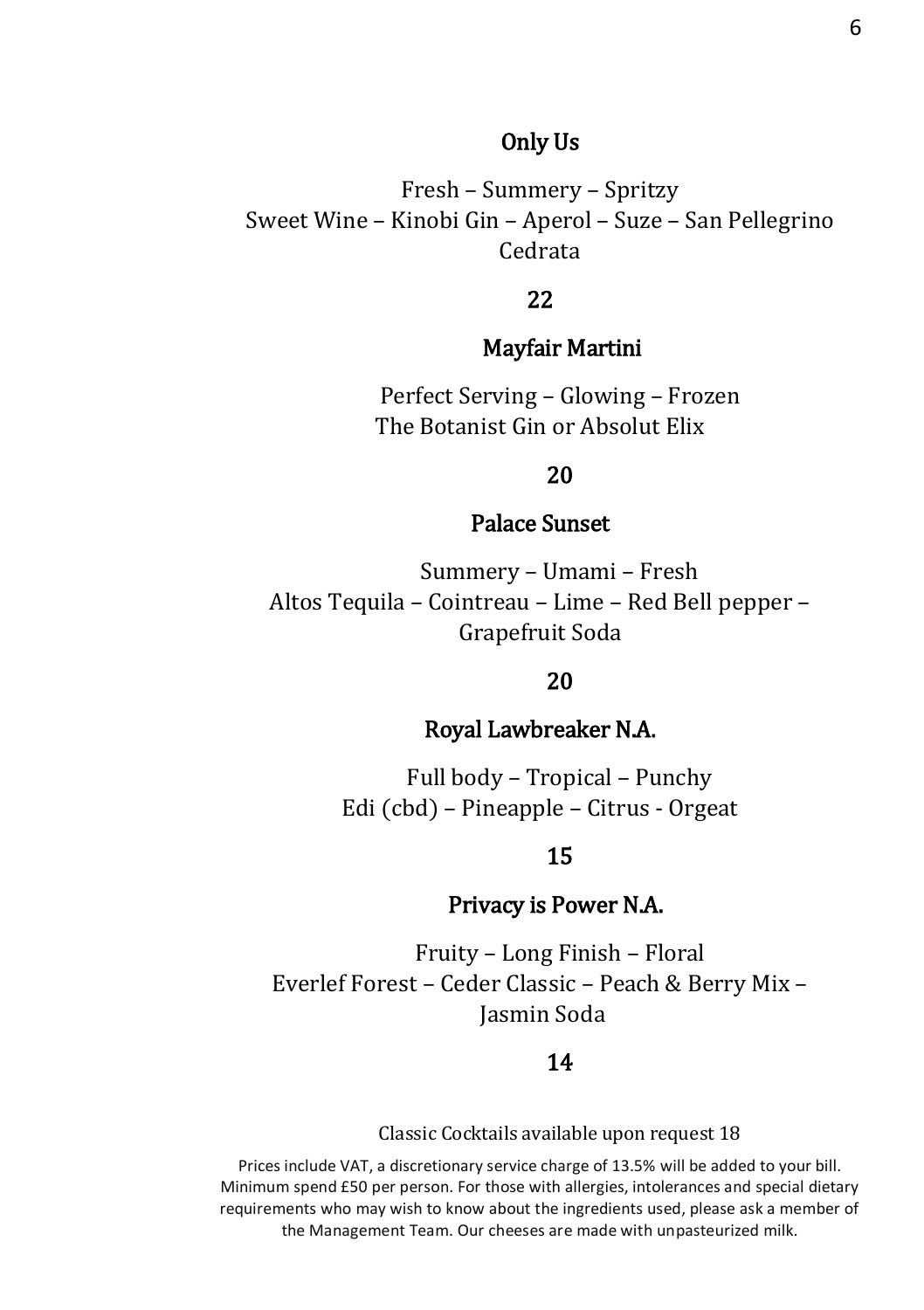| Champagne                                    | Glass | <b>Bottle</b> | Year |
|----------------------------------------------|-------|---------------|------|
| Ayala, Brut Majeur                           | 21    | 115           | N.V. |
| Ayala, Brut Majeur, Rosé                     | 24    | 125           | N.V. |
| Bollinger, Special Cuvée                     | 28    | 156           | N.V. |
| Bollinger, Special Cuvée, Rosé               | 33    | 180           | N.V. |
|                                              |       |               |      |
| White Wine                                   | Glass | Bottle        | Year |
| Riesling, Seifried, Nelson, New Zealand      | 12    | 55            | 2020 |
| Chablis, William Févre, France               | 16.5  | 70            | 2019 |
| Sancerre, Dom. Fouassier, France             | 17    | 75            | 2019 |
| Chardonnay, Cloudy Bay, New Zealand          | 25    | 98            | 2019 |
| Rose Wine                                    | Glass | Bottle        | Year |
| By. Ott. Côtes de Provence. Domaines Ott 16  | 69    |               | 2020 |
| Red wine                                     | Glass | <b>Bottle</b> | Year |
| Primitivo, Heracles, Puglia, Italy           | 14    | 58            | 2019 |
| Malbec, Estate Selection, Mendoza, Argentina | 15.5  | 69            | 2019 |
| Rioja Reserva, M. de Murrietta, Spain        | 16.5  | 70            | 2016 |
| Chateau de Pez, Bordeaux, France (Coravin)   | 32    | 130           | 2015 |
|                                              |       |               |      |

| Red Wine                                                 | <b>Bottle</b> | Year |
|----------------------------------------------------------|---------------|------|
| Gevrey-Chambertin, Bouchard Père et Fils, France         | 147           | 2018 |
| Amarone della Valpolicella Classico, Zenato, Italy       | 175           | 2016 |
| Châteauneuf-du-Pape, Domaine du Vieux Télégraphe, France | 215           | 2015 |
|                                                          |               |      |
| White Wine                                               | Bottle Year   |      |

| $\cdots$                                                       | -------- | .    |
|----------------------------------------------------------------|----------|------|
| Meursault, Joseph Faiveley, Domaine Faiveley, France           | 185      | 2017 |
| Chablis Grand Cru «Les Preuses». Domaine Billaud-Simon. France | 295      | 2016 |
| Fumé de Pouilly « Pur Sang », Domaine Didier Dagueneau, France | 335      | 2016 |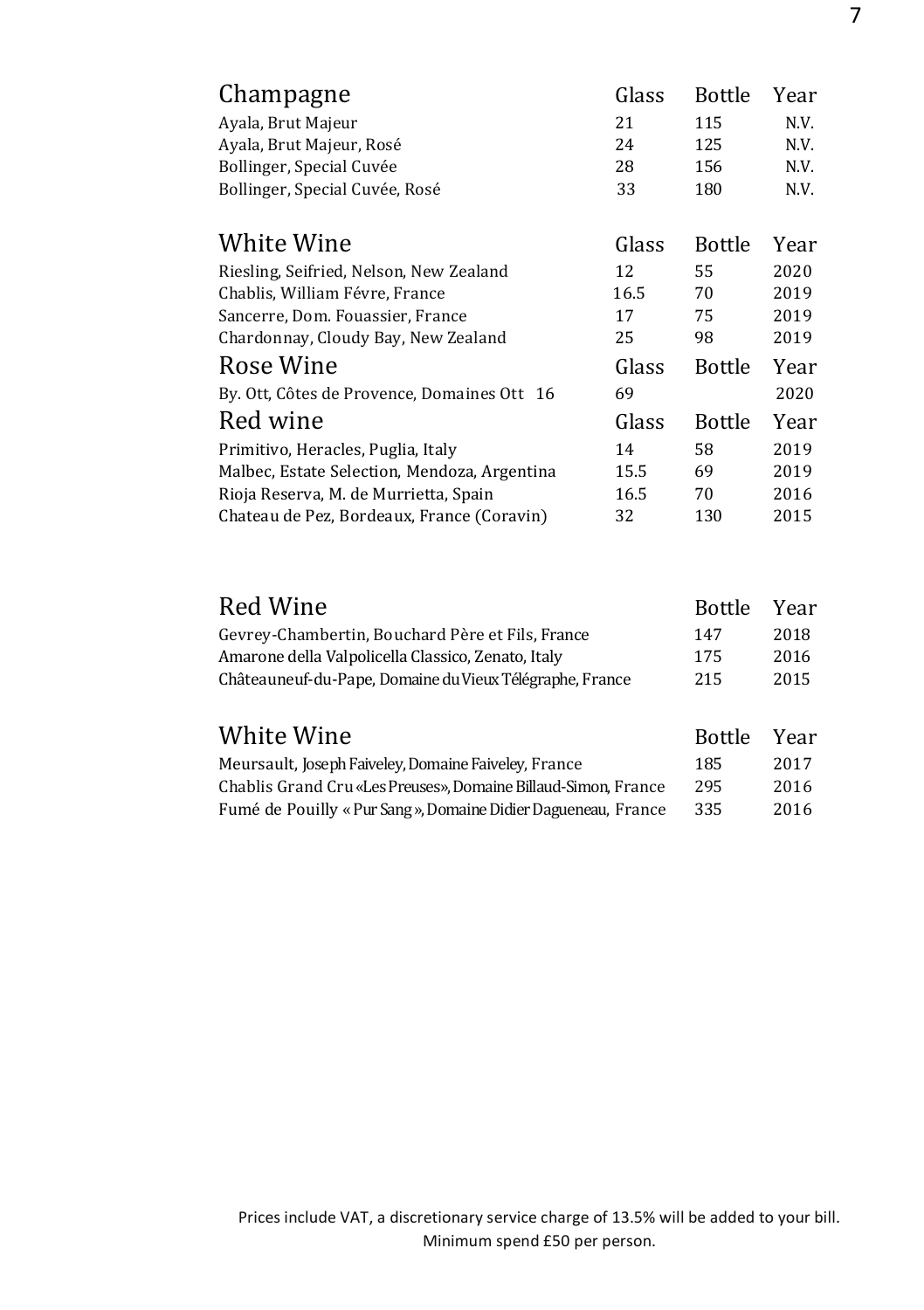| Champagne                            | Bottle | Year      |
|--------------------------------------|--------|-----------|
| Perrier, Brut                        | 110    | NV        |
| Perrier Jouët, Grand Brut            | 115    | <b>NV</b> |
| Moët & Chandon, Brut Impérial        | 120    | <b>NV</b> |
| Bollinger, Special Cuvée             | 156    | NV        |
| Ayala, Blanc de Blancs               | 195    | 2010      |
| Laurent Perrier, Grand Siècle        | 275    | <b>NV</b> |
| Henri Giraud, Fût de Chêne           | 290    | 1993      |
| Perrier-Jouët, Belle Époque          | 350    | 2012      |
| Veuve-Clicquot, Extra Brut Extra Old | 390    | <b>NV</b> |
| Dom Pérignon                         | 390    | 2012      |
| Krug, Grande Cuvée                   | 499    | NV        |
| Armand de Brignac, Brut Gold         | 650    | <b>NV</b> |
| Krug                                 | 665    | 2004      |
| Louis Roederer, 'Cuvée Cristal'      | 695    | 2013      |
| Dom Pérignon, Plénitude 2            | 750    | 2002      |

| Champagne Rosé                          | <b>Bottle</b> | Year      |
|-----------------------------------------|---------------|-----------|
| Taittinger, Prestige Rosé               | 135           | <b>NV</b> |
| Moët & Chandon, Brut Impérial Rosé      | 165           | NV        |
| Bollinger, Brut Rosé                    | 180           | NV        |
| Laurent Perrier, Brut Rosé              | 195           | NV        |
| Perrier-Jouët, Brut, Blason Rosé        | 195           | NV        |
| Veuve-Clicquot, Brut Rosé               | 195           | NV        |
| Billecart Salmon, Brut Rosé             | 198           | <b>NV</b> |
| Ruinart, Brut Rosé                      | 210           | NV        |
| Louis Roederer, Brut Rosé,              | 225           | 2015      |
| Bollinger, La Grande Année, Rosé,       | 450           | 2007      |
| Perrier-Jouët, Belle Epoque Rosé, Brut, | 550           | 2010      |
| Pommery, Cuvée Louise, Brut Rosé,       | 750           | 2000      |
| Armand de Brignac, Rosé                 | 995           | NV        |
|                                         |               |           |
| Champagne Magnum                        | <b>Bottle</b> | Year      |
| Pommery                                 | 220           | NV        |

Louis Roederer, 'Cuvée Cristal' 1750 NV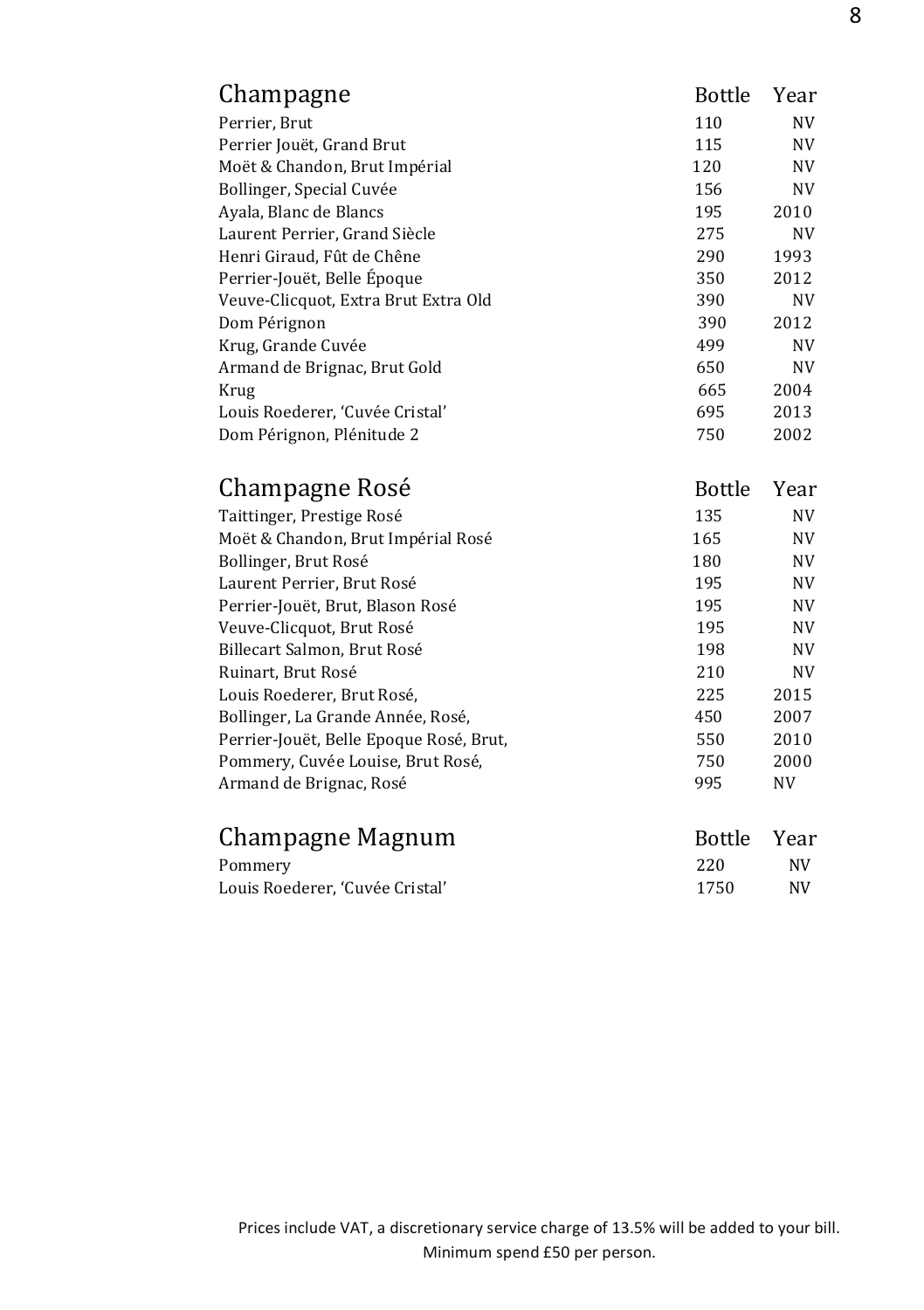| Gin                                                                                                     | 50ml                                 |
|---------------------------------------------------------------------------------------------------------|--------------------------------------|
| Dry                                                                                                     |                                      |
| Beefeater<br>Sipsmith<br><b>Whitley Neill</b><br>Schrodingers Katzen Gin<br>Portobello Road<br>Plymouth | 11.5<br>12<br>12<br>20<br>12.5<br>12 |
| Citrus                                                                                                  |                                      |
| Beefeater 24<br>Roku<br>Tanqueray 10<br>Martin Miller's<br>Ki No Bi Kyoto<br>Oxley                      | 13<br>14<br>14<br>12.5<br>19<br>15   |
| Herbal & Floral                                                                                         |                                      |
| The Botanist<br><b>Gin Mare</b><br>Monkey 47<br>Aviation                                                | 14<br>14<br>18<br>13                 |
| Flavoured                                                                                               |                                      |
| Cambridge Truffle<br><b>Plymouth Sloe</b><br>Malfi Arancia<br>Malfi Limone<br>Malfi Rosa                | 32<br>12.5<br>13<br>13<br>13         |
| Monkey 47 Sloe                                                                                          | 18.5                                 |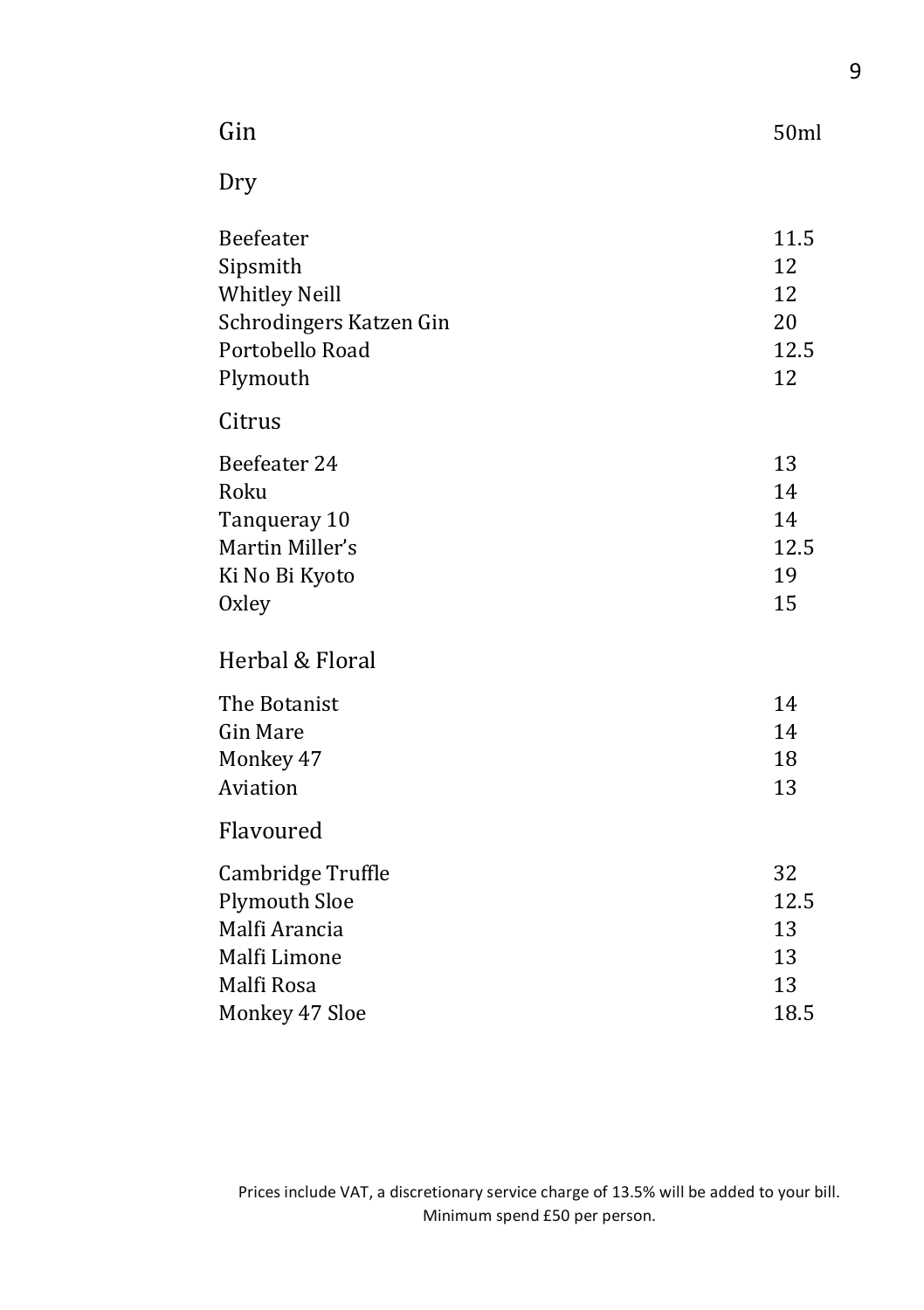| Vodka                 | 50ml |
|-----------------------|------|
| Absolut               | 11.5 |
| Haku Vodka            | 13   |
| Duch Barn             | 13   |
| <b>Absolut Elyx</b>   | 13.5 |
| <b>Grey Goose</b>     | 14   |
| Sauvelle              | 14   |
| Beluga                | 15   |
| Stolichnaya Elit      | 15.5 |
| Crystal Head          | 19   |
| Tequila               | 50ml |
| Olmeca Altos reposado | 16   |
| Olmeca Altos anejo    | 20   |
| Don Julio reposado    | 22   |
| Don Julio anejo       | 25   |
| Don Julio 1942        | 50   |
| Patron silver         | 16   |
| Patron reposado       | 19   |
| Patron anejo          | 28   |
| Clase Azul Reposado   | 70   |
| Mezcal                | 50ml |
| Corte Vetusto Espadin | 27   |
| Casamigos Mezcal      | 27   |
| Illegal Mezcal Joven  | 20   |
| Ojo De Dios Coffee    | 15   |
| Ojo De Dios           | 15   |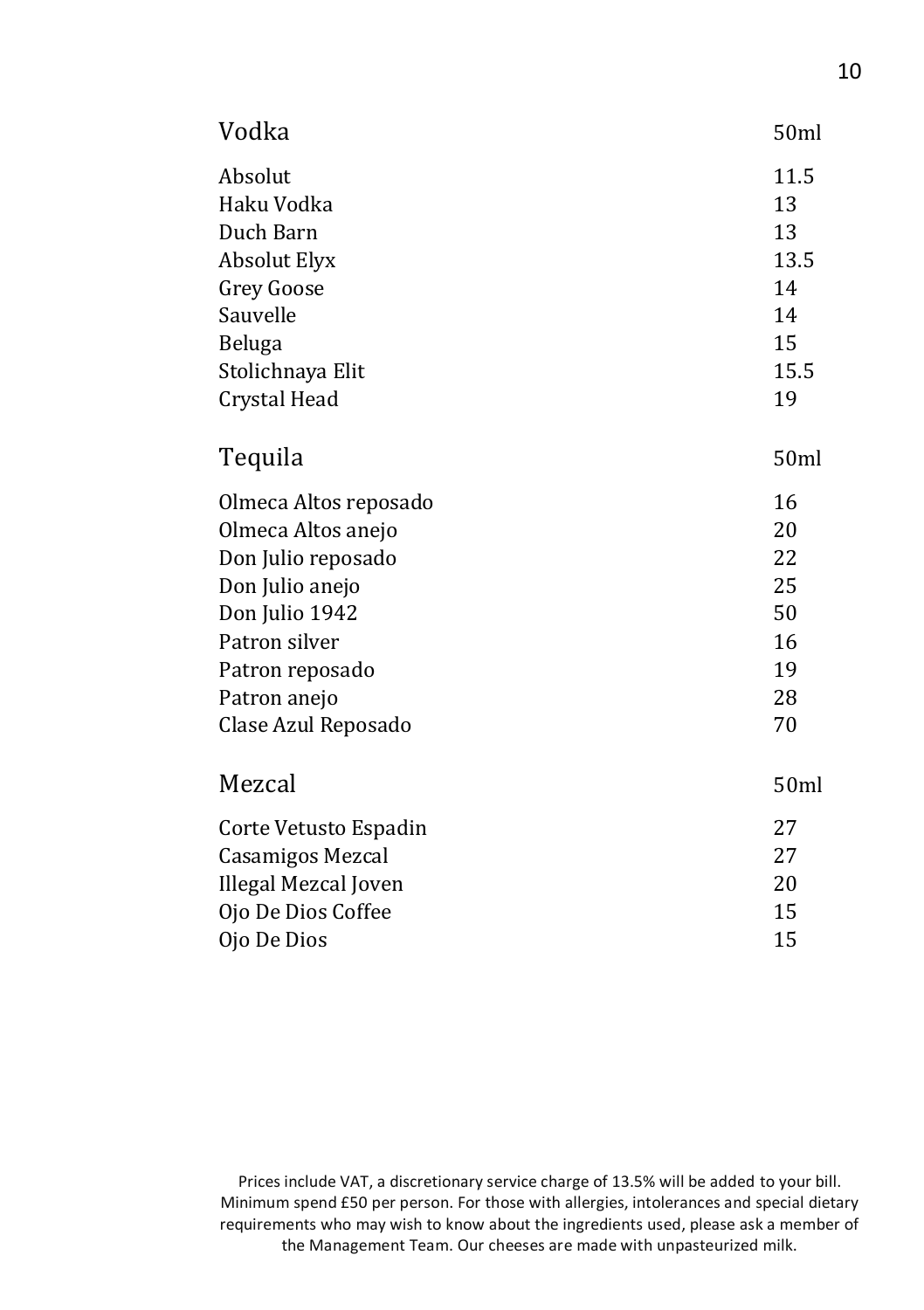# SINGLE MALT SCOTCH WHISKY

| Highlands                         | 50ml |
|-----------------------------------|------|
| Glenmorangie Original 14          | 14   |
| Glenmorangie 18                   | 40   |
| Glenmorangie Signet               | 60   |
| Oban 14yrs                        | 27   |
| Dalmore 15yrs                     | 29   |
| Dalmore Cigar Malt                | 30   |
| Dalmore 18yrs                     | 60   |
| Dalmore King Alexander III        | 85   |
| Dalmore Constellation 1991, N* 27 | 950  |
| Island                            | 50ml |
| Talisker 10yrs                    | 14   |
| <b>Highland Park 12yrs</b>        | 16   |
| <b>Highland Park 18yrs</b>        | 45   |
| Speyside                          | 50ml |
| Macallan 12yrs                    | 29   |
| Macallan 18yrs                    | 90   |
| Glenfiddich 18yrs                 | 29   |
| Glenfiddich 21yrs Rum Cask Finish | 60   |
| Glenlivet Founder's Reserve       | 16   |
| Glenlivet 18yo                    | 45   |
| Balvenie 15yrs Sherry Cask        | 62   |
| Balvenie 21yrs Port Wood          | 85   |
| Lowlands                          | 50ml |
| Glenkinchie 12yrs                 | 18   |
|                                   |      |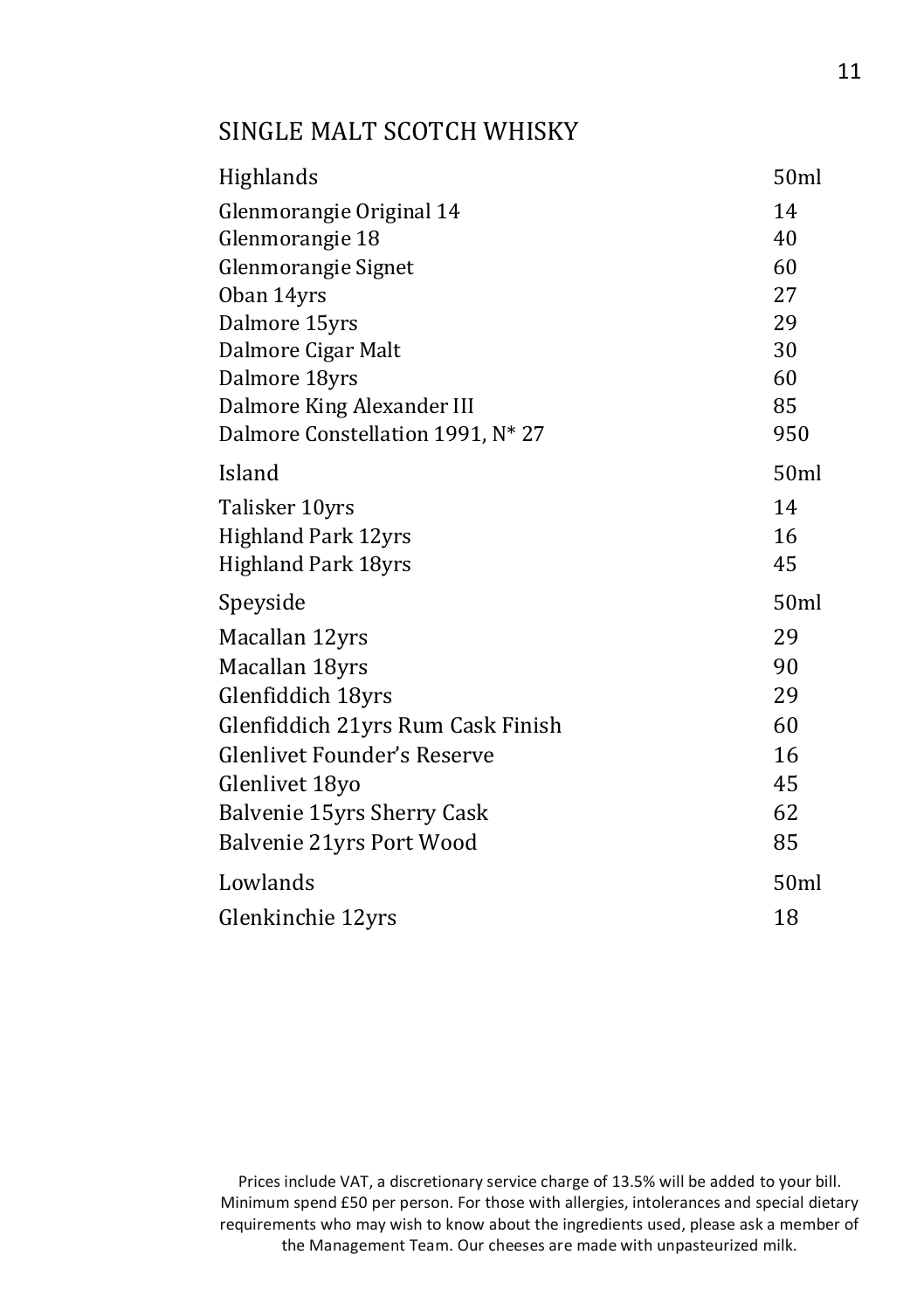| Ardbeg 10yrs<br>Laphroaig 10yrs<br>Port Charlotte 10yrs<br>Lagavulin 16yrs                                                                                                                                                 | 14<br>16<br>22<br>32<br>180<br>50ml                  |
|----------------------------------------------------------------------------------------------------------------------------------------------------------------------------------------------------------------------------|------------------------------------------------------|
| Bunnahabhain 25yrs                                                                                                                                                                                                         |                                                      |
| Sotch Blended Whisky<br>Chivas Regal 18yrs<br>Chivas Regal 21yrs Royal salute<br>Chivas Regal 25yrs<br>Johnnie Walker Blue Label                                                                                           | 23<br>50<br>130<br>75                                |
| Irish Whiskey<br>Redbreast 12yrs<br>Connemara 12yrs<br><b>Teeling Small Batch</b><br>Teeling 15yrs Revival                                                                                                                 | 50ml<br>15<br>30<br>14<br>50                         |
| American Whiskey<br><b>Woodford Reserve</b><br><b>Bulleit Rye</b><br><b>Bulleit 10yrs</b><br>Michters No1 Sour mash<br>Michters No1 Rye<br>Michters No1 Single Barrel<br>Willet Pot Still<br><b>Blanton's Gold Reserve</b> | 50ml<br>14<br>14<br>20<br>24<br>24<br>26<br>25<br>35 |
| Japanese Whiskey                                                                                                                                                                                                           | 50ml                                                 |
| Nikka from the Barrel<br>Nikka Taketsuru Pure Malt<br>Hibiki Harmony<br>Haukushu 12<br>Yamazaki 12yrs<br>Yamazaki 18yrs                                                                                                    | 18<br>28<br>35<br>80<br>62<br>350                    |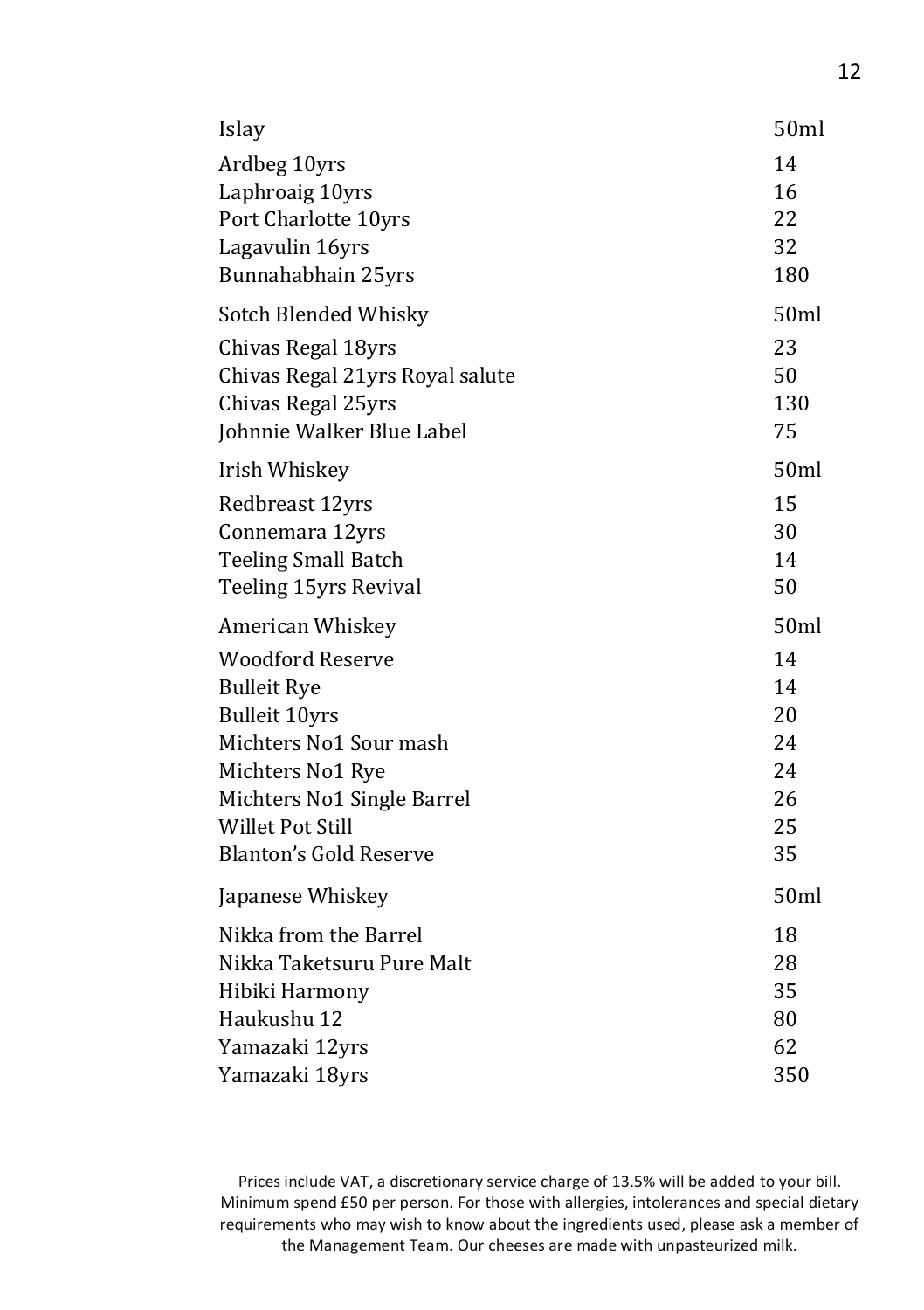| Cognac & Brandy                                                                                                                                                                              |                        | 50ml                                                                      |
|----------------------------------------------------------------------------------------------------------------------------------------------------------------------------------------------|------------------------|---------------------------------------------------------------------------|
| Hennessy XO<br><b>Hennessy Paradis</b><br>Hennessy Paradis Imperial<br>Remy Martin XO<br>Courvoisier XO<br><b>Courvoisier Essence</b><br>Camus Extra Dark<br>Martell XO<br><b>LOUIS XIII</b> | 15ml(150)<br>15MI(120) | 50<br>160<br>25MI(250)500<br>50<br>45<br>440<br>135<br>40<br>25MI(240)480 |
| Armagnac<br>Janneau X.O<br>Darroze, Collection 1981<br>Darroze, Collection 1970<br>Darroze, Collection 1965                                                                                  |                        | 50ml<br>22<br>58<br>65<br>85                                              |
| Calvados                                                                                                                                                                                     |                        | 50ml                                                                      |
| Château Du Breuil XO<br>Château Du Breuil, Royal<br>Grappa<br>Grappa Berta Barrique<br>Grappa Nonino, Fragolino<br>Akvavit<br>Nuet dry                                                       |                        | 25<br>48<br>50ml<br>29<br>29<br>50ml<br>17                                |
| Rum                                                                                                                                                                                          |                        | 50ml                                                                      |
| Doorly's XO X.O<br>Doorly's 14 yrs<br>Doorly's 3yrs<br>Havana Club 7yrs                                                                                                                      |                        | 22<br>$\overline{\phantom{0}}$<br>58<br>65<br>12.5                        |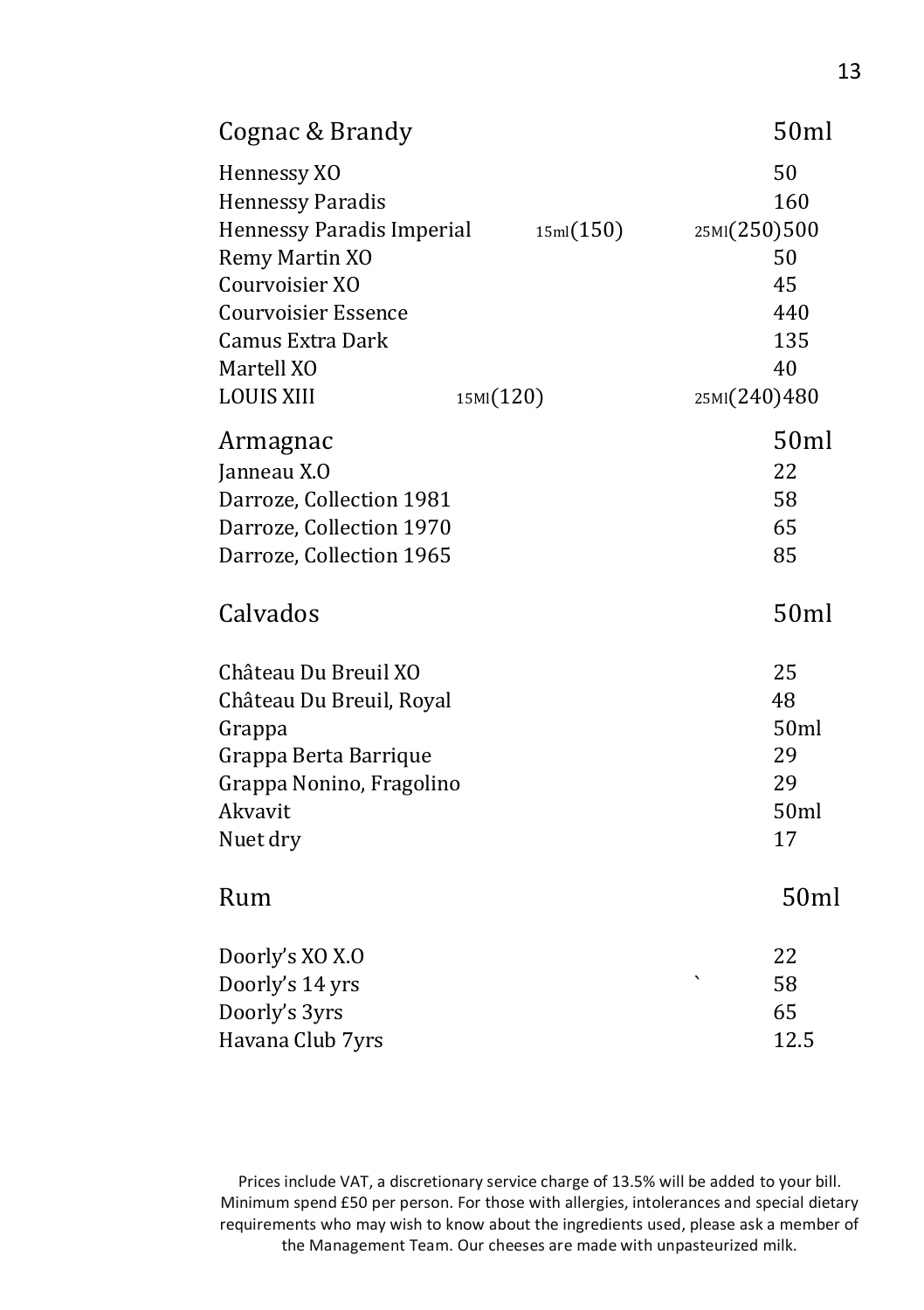| Havana Club 15yrs                 | 19   |
|-----------------------------------|------|
| Havana Club Seleccion De Maestros | 17   |
| Ron Zacapa 23yrs                  | 19   |
| Diplomatico 12yrs                 | 15   |
| Plantation XO                     | 28   |
| Trois-Rivières 12yrs              | 39   |
| Aperitif                          | 50ml |
| Aperol                            | £14  |
| Carpano Antica Formula            | £12  |
| Cocchi Americano                  | £12  |
| Cocchi Di Torino                  | £12  |
| Lillet Blanc/Rosé/Rouge           | £12  |
| Noilly Prat Dry                   | £12  |
| Punt e Mes                        | £12  |
| <b>Beers</b>                      |      |

## Beers

| Estrella Damm, Lager                            | £10   |
|-------------------------------------------------|-------|
| Heineken, Alcool-free Lager, ABV%0.05 (21 kcal) | £9    |
| Damm Complot IPA Pale Ale                       | £10.5 |
| Estrella Damm Inedit Pale Ale                   | £11   |
| Non-alcoholic Spirits                           | 50ml  |
| Everleaf Forest (51 kcal)                       | £12   |
| Ceder's Classic (0 kcal)                        | £12   |
| Edi Endorphin Spirit (contains CBD) (2 kcal)    | £14   |

All our house liquors and digestive are available upon request.